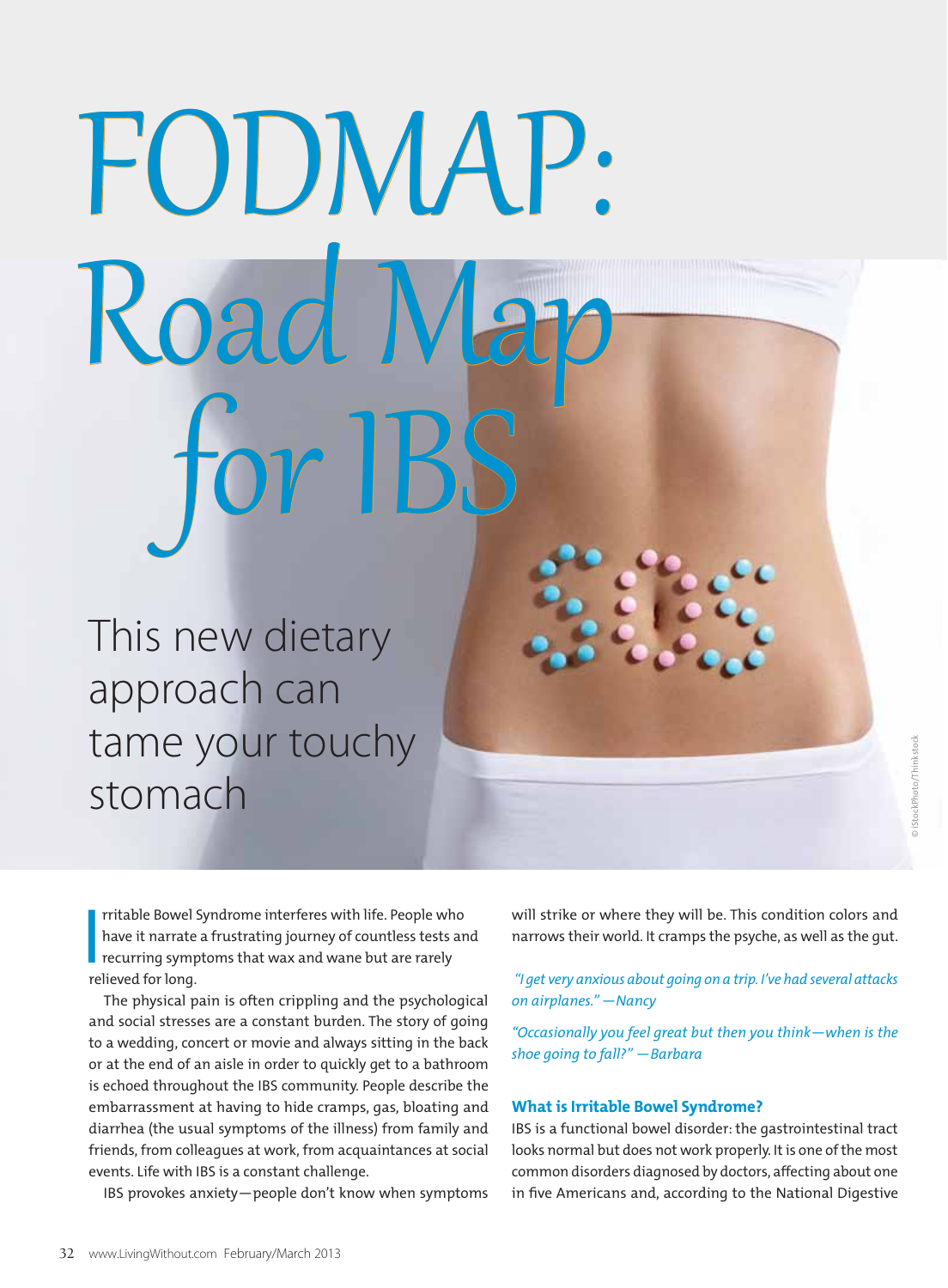Diseases Information Clearinghouse, it occurs more often in women. While each case is slightly different, everyone with IBS agrees on one thing: it truly disrupts your life.

The diagnosis usually comes after other conditions with similar symptoms have been ruled out. These include inflammatory bowel disease (e.g., colitis, Crohn's disease), celiac disease, ulcers, food allergies and intolerances, pancreatic

insufficiency, microscopic colitis, gastrointestinal infection and parasites. Often patients will consult multiple doctors and undergo numerous endoscopies, colonoscopies, x-rays, scans, blood tests and biopsies. Thus, it is a diagnosis of exclusion.

The actual diagnosis, made according to the "Rome III Criteria," requires that a patient have abdominal pain or discomfort for at least 3 months out of the previous 12 months associated with:

 $\blacksquare$  changes in bowel habits that

affect the frequency (more than three per day or fewer than three per week), consistency of the stool (lumpy/hard or loose/ watery) and improved with passage of stool, and

 $\blacksquare$  abdominal bloating or distention.

*"My stomach rumbles all the time and I'm in the bathroom all the time. Sometimes it feels like I've had a colonoscopy prep—it just keeps coming." —Barbara*

People with IBS also report fatigue and a 'noisy' abdomen (borborygmi). Complicating matters, IBS can and does exist along with other conditions. Thirty percent of those diagnosed with celiac disease first received a diagnosis of IBS.

While IBS symptoms are distinct, the causes of this condition are more elusive and not fully understood. They appear to be a complex construction of:

 $\blacksquare$  genes (People often say that "bad stomachs run in the family."),

 $\blacksquare$  infections and/or with concurrent antibiotic therapy that alter the normal flora of the intestines,

■ stress or psychosocial factors ("Usually when I'm in a stressful situation, I get diarrhea."),

 $\blacksquare$  uncharacteristic balances of qut bacteria from that of healthy individuals,

 $\blacksquare$  altered gastrointestinal motility (how the gastrointestinal tract deals with and eliminates its contents),

 $\blacksquare$  disruption or dysregulation in the brain-gut nervous system,

 $\blacksquare$  a highly sensitive gut ("visceral sensitivity"),

 $\blacksquare$  food intolerances.

Thirty percent of **"** those diagnosed with celiac disease first received a diagnosis of IBS."

 IBS has been particularly difficult to treat and its symptoms challenging to manage. Patients and doctors recognize that the onset of symptoms is often related to the ingestion of certain foods. Many physicians recommend removing caffeine and fat from the diet and increasing fiber. Probiotics are being studied as a management tool. Different medications, including laxatives or anti-diarrheals, antispasmodics, bulk-

> ing agents and antidepressants, are used in addition to dietary and lifestyle changes.

> Unfortunately, most medications and dietary changes are unsatisfactory solutions for the majority of IBS sufferers. They live in frustrated resignation, finding different coping techniques.

> *"I took medicine to poop and got diarrhea. So I took medicine to stop."—Lola*

*"I load up with Lomotil ahead of a social event. I eat them like M&M's. It's the* 

*only way I can get through an evening." —Nancy*

But now, a scientifically based dietary approach has been developed in Australia that offers a new and exciting opportu-

nity to change the IBS landscape and brings hope to the millions suffering from IBS symptoms.

#### **Symptom Solution**

Most of the food we eat is broken down and absorbed in the small intestine. When foods are not broken down easily, such as some sugars and insoluble fiber, they arrive in the large intestine mostly undigested. There, a large population of different bacteria happily dine on the unused fiber and sugars in our diet (a process called fermentation), producing a great deal of gas. The center

## **FODMAP** is the acronym for:

**Fermentable**–rapidly broken down by bacteria in the bowel

**Oligosaccharides**– fructans and galacto-oligosaccharides

**Disaccharides**–lactose

**Monosaccharides**–fructose

**A**nd

**Polyols**–sorbitol, manntol, xylitol and maltitol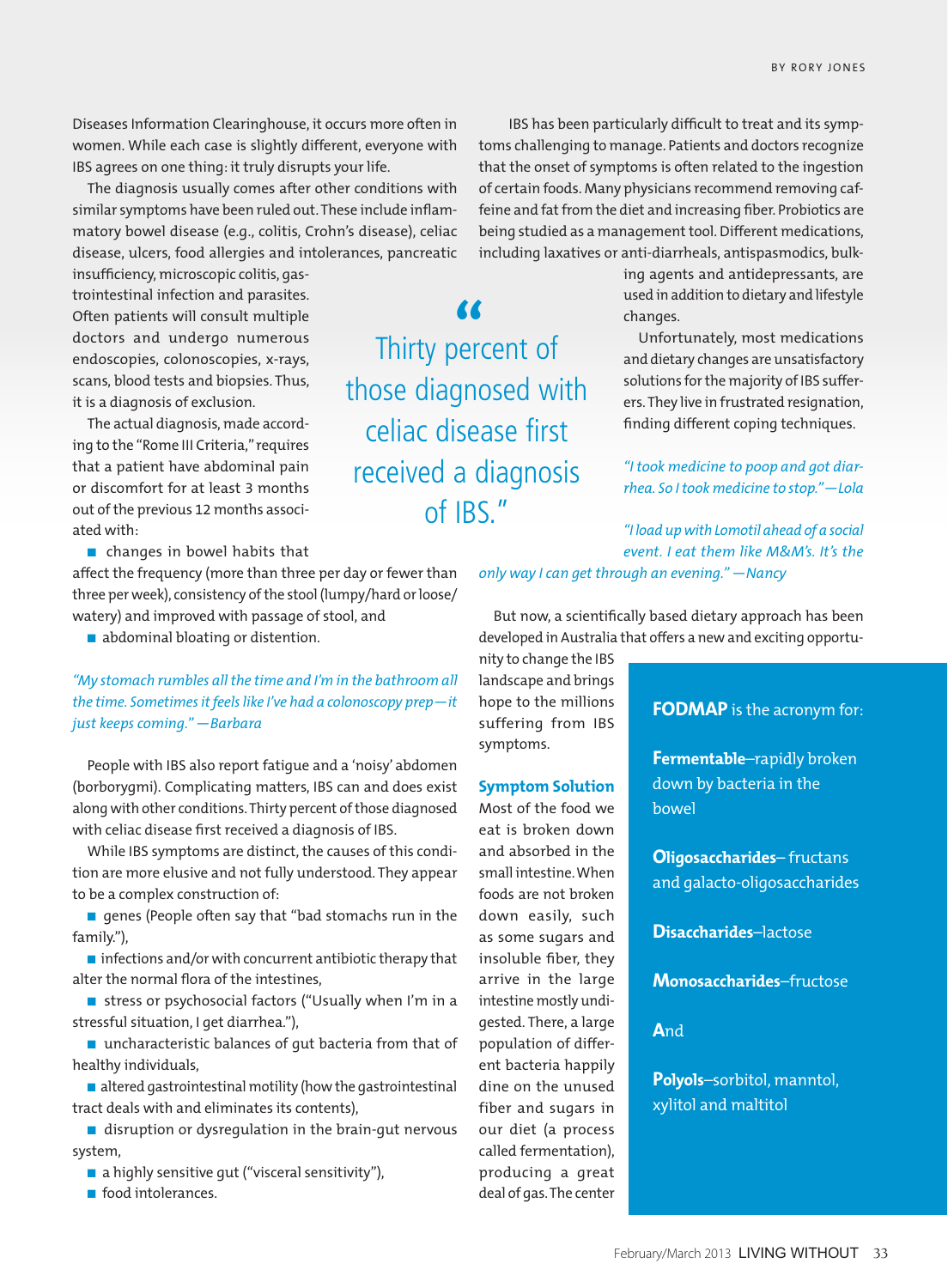of the intestine swells up with liquid, solids and gas, creating the pain and bloating that's characteristic of IBS. This also leads to changes in gut movement, prompting the intestines to empty too quickly (diarrhea) or too slowly (constipation).

"How much liquid is retained in the bowel and how much gas is produced depend largely on what food is eaten," explains Australian Sue Shepherd, PhD, a leading dietitian specializing in celiac disease and IBS. "Since our diet typically contains sugars that are poorly absorbed by the small intestine, the arrival of these foods in the large intestine sets off a chain of events that results in an increase in liquids and gas."

Shepherd, a senior researcher in the Department of Gastroenterology at the Alfred and Box Hill Hospitals in Melbourne, Australia, was diagnosed with celiac disease at the age of 20 while attending college.

"At that time, celiac disease was considered rare and few dieticians had any interest in it—but I did," Shepherd says. "So I started a private practice in it and got a name as someone interested in 'bowel health.'" She saw many people with gut issues. Although not all of them had celiac disease, she noticed that wheat made many of them sick.

"I realized that there had to be something else besides celiac that was causing their symptoms," she says.

She began to piece together the information that was known about different carbohydrates, such as lactose, sugar alcohols, beans and unknown fructose and fructans. Then she explored their relation to the development of gas and their poor absorption in the small intestine. As she started to eliminate some of these carbohydrates from her patients' diets, she recalls, "Doctors called me into the hospital to ask: 'What is this diet you're recommending that's causing these patients not to come back to see us?'"

Working closely with Peter Gibson, a professor of medicine at Monash University, Shepherd identified the 'problem' sugars that ferment in the large intestine. She then created an effective new diet for the treatment of IBS symptoms based on avoiding

these particular sugars. She gave the diet an unusual name—FODMAP—based on an acronym.

**I** see patients where gum-chewing in and of itself can be the major thing they're doing that causes a problem."

The FODMAP diet essentially cuts off the food supply for the bacteria in the large intestine that create the liquid, gas and bloating of IBS.

## **FODMAPs Explained**

FODMAPs are indigestible sugars that leave the small intestine mostly unabsorbed and move into the large intestine. There they become 'fast food' for the bacteria that inhabit the colon. Studies confirm that this bacterial feast draws in excess fluid to the bowel. Breath tests show that it also increases gas production, which causes stomach bloating and distention.

**FODMAP** is the acronym for:

**Fermentable**–rapidly broken down by bacteria in the bowel

**Oligosaccharides** – fructans and

galacto-oligosaccharides

**Disaccharides**–lactose

**Monosaccharides**–fructose

**A**nd

**Polyols**–sorbitol, manntol, xylitol and maltitol

Oligosaccharides include fructans, such as products made from wheat and some vegetables, notably onions and garlic. Galacto-oligosaccharides are the complex sugars present in legumes, such as baked beans, lentils and chickpeas. All these foods should be avoided, especially in large amounts.

The only disaccharide that's considered

a FODMAP in food is lactose, the sugar in milk products. Reducing lactose consumption may not minimize IBS symptoms unless you are lactose intolerant because of a genetic lack of lactase (the enzyme that digests lactose) or have a disease or condition that damages, inflames or destroys the brush border of the small intestine where lactase is produced. (Destruction of the brush border, located on the tip of intestinal villi, is common in celiac disease.) Importantly, a lactose-free diet is not a dairy-free diet. There are a number of cheeses that are lactose-free; many people can handle small amounts without experiencing any symptoms.

The main culprit of the monosaccharides for those with IBS is fructose. Fructose is a single sugar that is found in all fruits, added to many foods and soft drinks in the form of high-fructose corn syrup and also present in some vegetables and grains. It is easily absorbed in the small intestine when it binds to glucose, which acts as a 'porter' to carry it across the intestinal cells into the body. This transportation system slows or breaks down when there is too much fructose–an increasing problem in the typical U.S. diet. This results in fructose malabsorption. The low FOD-MAP diet directs people to select fruits that contain equal amounts of glucose and fructose and to limit the amount of these fruits eaten in one sitting. Thus, it's important to be aware of both dose and concentration.

P stands for polyols or 'sugar alcohols,' such as sorbitol, mannitol, maltitol and xylitol. These are often the sweeteners used in "sugar-free" products. Occurring naturally in some fruits and vegetables, they're most often a problem when found in gums, mints and candy.

"I see patients where gum-chewing in and of itself can be the major thing they're doing that causes a problem. It's not reported like food items," says nutritional and celiac specialist Christine Dougherty, ND. Inulin, a substance derived from root vegetables, is another polyol that's often added to yogurts, snack bars and kefirs.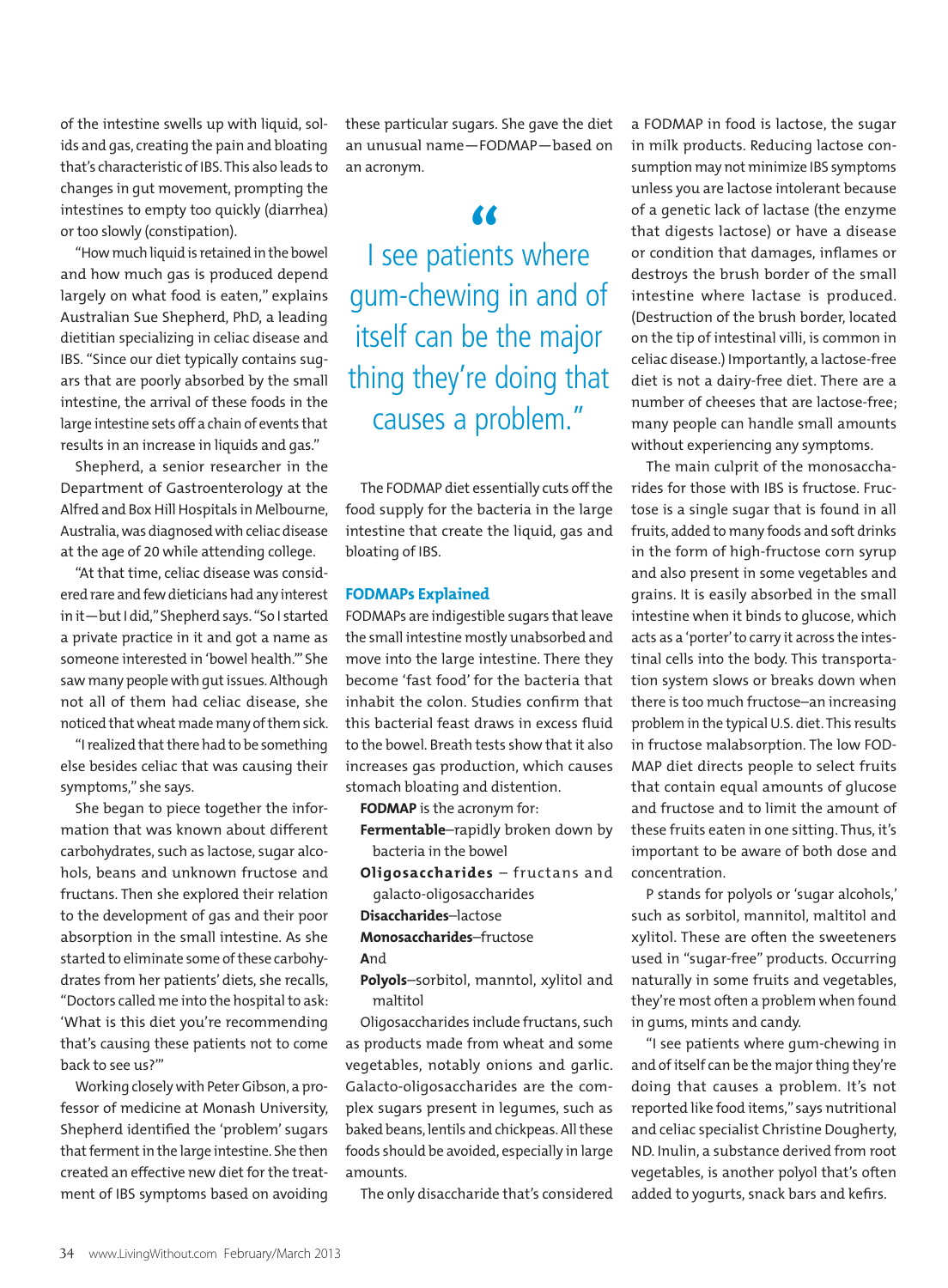# **Dietary Cure**

Shepherd's research and clinical experience in Australia has proven that the FODMAP diet is effective for three out of four IBS patients. (One out of four patients have IBS caused by stress, an underlying medical condition, such as bacterial overgrowth, an enzyme deficiency—especially pancreatic or lactase—or other triggers.) The diet has been shown to improve diarrhea and constipation, as well as lowering fatigue.

Relatively new in the United States, the FODMAP diet is now gaining buzz—and credibility—in American medical circles. The diet's effectiveness is confirmed by celiac dietitian Melinda Dennis, MS, RD, LDN, nutrition coordinator and research investigator at the Celiac Center at Beth Israel Deaconess Medical Center in Boston, Massachusetts. Dennis says that many of her patients with celiac disease have concurrent fructose malabsorption and benefit from the FODMAP approach.

Several other dieticians at major medical centers in the United States have started implementing the FODMAP diet for select groups of patients and have had similar successful results.

"It's life-changing for these people. In my 25 years as a dietician, it's the most rewarding thing I've done," says Kate Scarlata, RD, LDN, a licensed dietician with a private practice in Massachusetts. Many of her patients who had longstanding IBS symptoms now "feel like a new person" on the diet, she says.

#### **Where to Start**

*"I finally went to this remarkable gastrointestinal specialist who said that given my symptoms, I should try this FODMAP diet. So I met with a dietician who asked what I usually eat and it turns out I naturally avoid a lot of foods that don't sit right with me—except for onions, garlic and gluten. That's where I should have started! —Allison*

On the FODMAP diet, "onions are public enemy number one," says Sue Shepherd. She recommends starting the diet by eliminating all high FODMAP foods for at least two months, preferably under the guidance of a registered dietician. This two-month

period is "meant to be a temporary trial," she says. It's followed by a re-challenge phase where the person introduces one FODMAP group at a time back into his or her diet, tapering up slowly and looking for a tolerance level.

Because of the restrictive nature of the diet, some nutritionists recommend a shorter trial period (two weeks) before the substantial reintroduction of FODMAP foods. But the longer trial and more gradual reintroduction of sugars provide more healing time, Shepherd explains, which is beneficial for anyone whose gut is very inflamed from years of poor absorption. It also helps identify specific dietary triggers, which vary from person to person.

"You want to achieve *and* maintain symptom relief," says Shepherd.

Some people undergo breath tests to determine if they have intolerance to fructose or lactose. If tests come back negative, they can continue to eat these food groups while on the diet.

Should you tackle the FODMAP diet on your own? Probably not, says Dennis, who

recommends working closely with a knowledgeable dietitian, particularly when first starting the diet.

"Nutritional deficiencies can crop up," she says, such as lack of fiber or too little calcium and vitamin D when lactose-containing foods are eliminated. "You are limiting many vitamin A- and C-rich foods and need to compensate for this loss, especially in those people with celiac disease."

"The FODMAP diet is not difficult to follow in the right hands. Many people who initially try it on their own and find that it doesn't work are actually not doing it properly," Scarlata says. "Giving up an apple is not as challenging as giving up onions or garlic, which are present in so many processed foods, like salad dressings, broths, marinades, crackers."

When adding foods back after the trial period, it is important to:

 $\blacksquare$  Keep a detailed food diary. It should include foods ingested, amounts, when they're eaten and any symptoms that occur.

■ Test one FODMAP food category at a time.

# **FODMAP Foods**

The FODMAP diet is based on eliminating specific dietary offenders and then adding back those foods you can tolerate, thereby determining your individual threshold. Here's a partial list of generally friendly and problem foods. A complete list of foods that have been tested for different FODMAPs can be found in *Food Intolerance Management Plan*, a book by Sue Shepherd and Peter Gibson.

### **Avoid These (high FODMAPs)**

Fruits Apples, nectarines, cherries, watermelon, mango, pear, canned fruit in natural juice, dried fruit.

Vegetables Artichokes, asparagus, beetroot, Brussels sprouts, cabbage, fennel, garlic, leeks, onions, peas.

Grains Wheat-based products—bread, pasta, crackers, rye-based products, barley.

Milk Products\* Cow's milk, custard, cottage cheese, ricotta.

Other Legumes (such as chickpeas, lentils, beans), pistachio nuts, sugar-free gum, mints, desserts containing polyol additives (ending in –ol), honey, high fructose corn syrup, fruit juice concentrate.

#### **Enjoy These (low or no FODMAPs)**

Fruits Bananas, blueberries, grapefruit,

grapes, honeydew melon, kiwi fruit, lemons, limes, oranges, raspberries, strawberries, tomatoes.

Vegetables Bean shoots, bok choy, broccoli, carrot, celery, corn, cucumber, eggplant, green beans, lettuce, potato, pumpkin, spinach, green part of spring onion, sweet potato, turnip.

Grains Gluten-free bread and cereal products, buckwheat, corn, oats, polenta, quinoa, rice, sorghum.

Milk Products Lactose-free milk, rice milk, cheddar cheese, feta, Parmesan, Brie, camembert, butter, margarine.

Other Sugar (sucrose), glucose, artificial sweeteners not ending in –ol, molasses, maple syrup, oils infused with garlic or onion.

\*Those who are lactose intolerant should avoid these items.